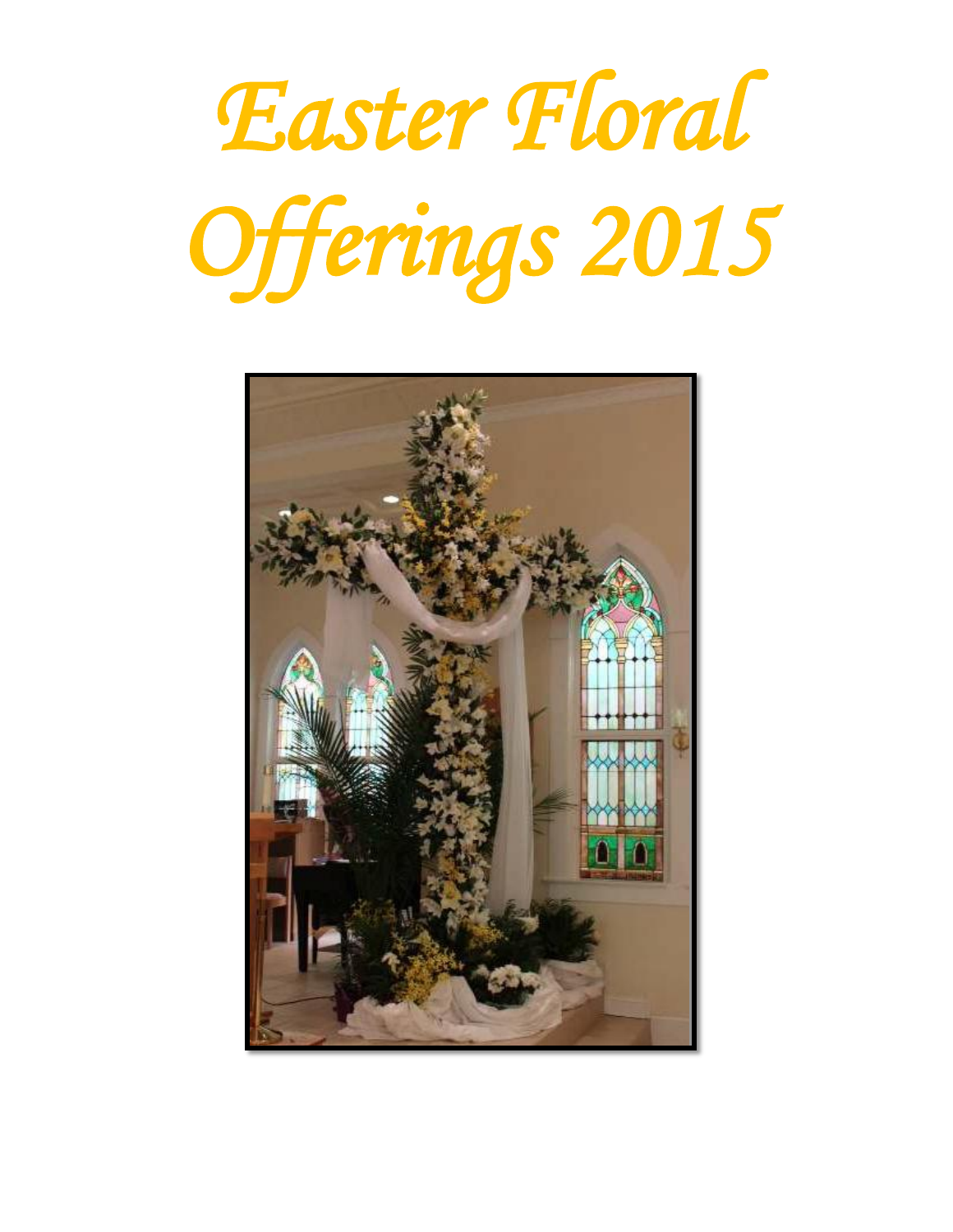Ms. Karen Bailey in memory of Irene & Wayne Boldrey, Dot & Ron Welsh, Bessie & Paul Bailey, Deceased Bailey family members, Deceased Boldrey family members

Mr. & Mrs. Kenneth Bergbower

Mr. & Mrs. Don & Mary Biernbaum

Mr. & Mrs. John Birkofer

George and Jane Bohman in memory of Living and Deceased members of the Bohman & Stein families

Mr. Don Brown

Patti & Keith Buercklin in memory of Charles Adams and Bonnie & Ken Buercklin

Patricia Dunlap in memory of Max E. Dunlap & Jean Reid

Mr. & Mrs. Jim & Shari Eckert & Family in memory of Emma, Scott Knoblett, Fr. Bill, Florence Huss, and Ed Halter

Mr. & Mrs. Steve & Geri Ezell in memory of Gust & Lorena Ochs, Thelma Farlow, Leonard Ezell, Jennifer Rich, Florence Huss, Carolyn Chapman, and Harry Wong

John & Jody Ferris in memory of Don & Margaret Ferris and Leonard & Mary Sager

Thomas Huss in memory of Florence Huss

Miss Maymie Ikemire in memory of Harlin E. Hill & family, Wm. Ikemire family, and Basil, Ellen & Frances

Mr. & Mrs. Henry Fred Kirts – Deceased members of Kirts & Jenkins Families

Mr. & Mrs. Larry Kirts-Deceased members of Larry Kirts Family

Mrs. Maxine Koontz in memory of Bobby Koontz and Phillip Koontz

Mrs. Ione Lopiccolo

Mr. & Mrs. Keith Matson in memory of the Matson & Hall Families

Ron & Janet Mitchell in memory of Dot Welsh and Milton Mitchell

Mrs. Betty Moore in memory of John Moore

Mr. & Mrs. James & Maria Morris

Mrs. June Mullins in memory of Earl Mullins & Family, Ben & Dortha Worthey, Harvey & Ethel Mullins, Betty Deckard & Mullins Family, John, Everett, Danny, Louisa, and Maxine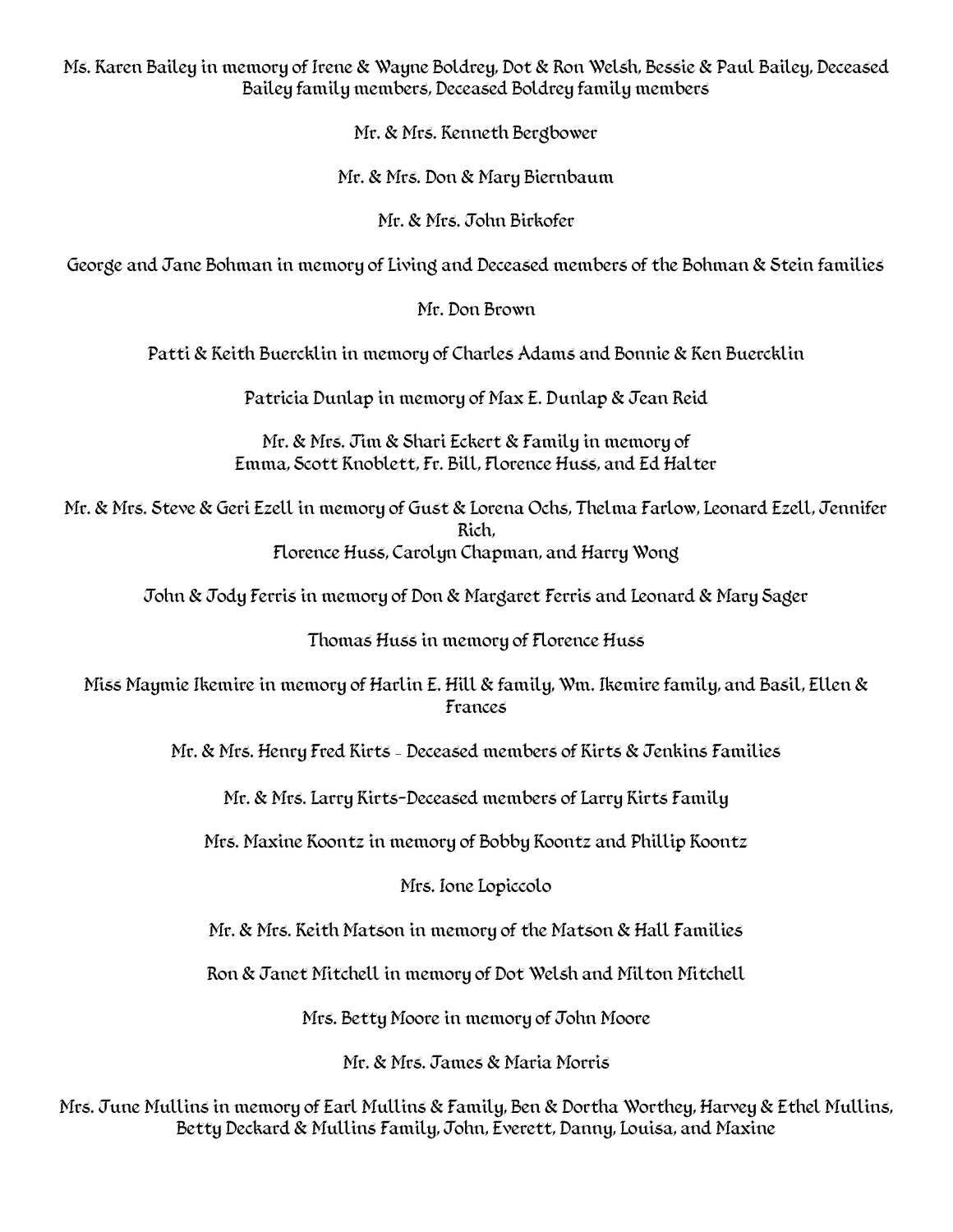Mr. & Mrs.Richard & Beverly Mullins in memory of Barbara, Jack, & Patrick Kraemer, Jean Loy, and Martha Hughes

Fr. Aloy Ndeaneafo- for the Happy Repose of Michael Ndebueze, Patrick & Basilia, Uju, Thomson & Cletus Ndeanaefo. Requiescat in Pacem.

Fr. Aloy Ndeaneafo-for all deceased parishioners of St. Elizabeth & Our Lady of Lourdes. Requiescat in Pacem.

Mrs. Becky Nightingale in memory of Richard J. Roth and David J. Nightingale

Mrs. Jean Parkes

Mrs. Donna Parkhurst in memory of Charles Parkhurst

Mr. & Mrs. Valentine Pescatore in memory of Helen & Roger Fabris, Loretta Pescatore, Marie DiLeonardo, and Augustine Pescatore

Mrs. Joan Rasico in memory of Robert Rasico, Ashley Clark, Mary Goff, Gerald Goff, and Don Clark

Mrs. Ellen Rees in memory of Don Rees and Missy Rees

Mr. & Mrs. Charles Reinoehl in memory of Marge & Max Henry, Ann & Joe Rei, and Margaret & Elmer Zimmerle

Mr. & Mrs. Ed Reis

Mr. & Mrs. Terry Roche in memory of Howard & Rita Rio, Wilsie & Darek Roche, Lacey Woolverton, Kevin Murray, and Dr. Michael Elliott

Mr. & Mrs. Walter Schalasky in memory of Wilma & Elmo Stevenson, Sam Stevenson, Bruce Gardner, Fr. Bill Overmann, Oscar & Shirley Kraus, and George & Margaret Schalasky

Mr. & Mrs. Clarence & Arlene Schutte in memory of Lacey Woolverton

Mr. & Mrs.Ted and Kathy Staller in memory of Erma Veldhau and Helen Fuller

Mr. & Mrs. Jack Stanley in memory of Charles Orville Stanley, Hattie Murphy, Maggie & Doug Fields, and Paige Leanna Stevens

Mrs. Rhonda Stone in memory of Pat Stone

Mr. & Mrs. Matthew Taylor

Sunny & Chad Veenstra in memory of Joseph Kim

Mr. & Mrs. Chris Weber

Mr. & Mrs. Frank & Wanda Weber in memory of Deceased family members